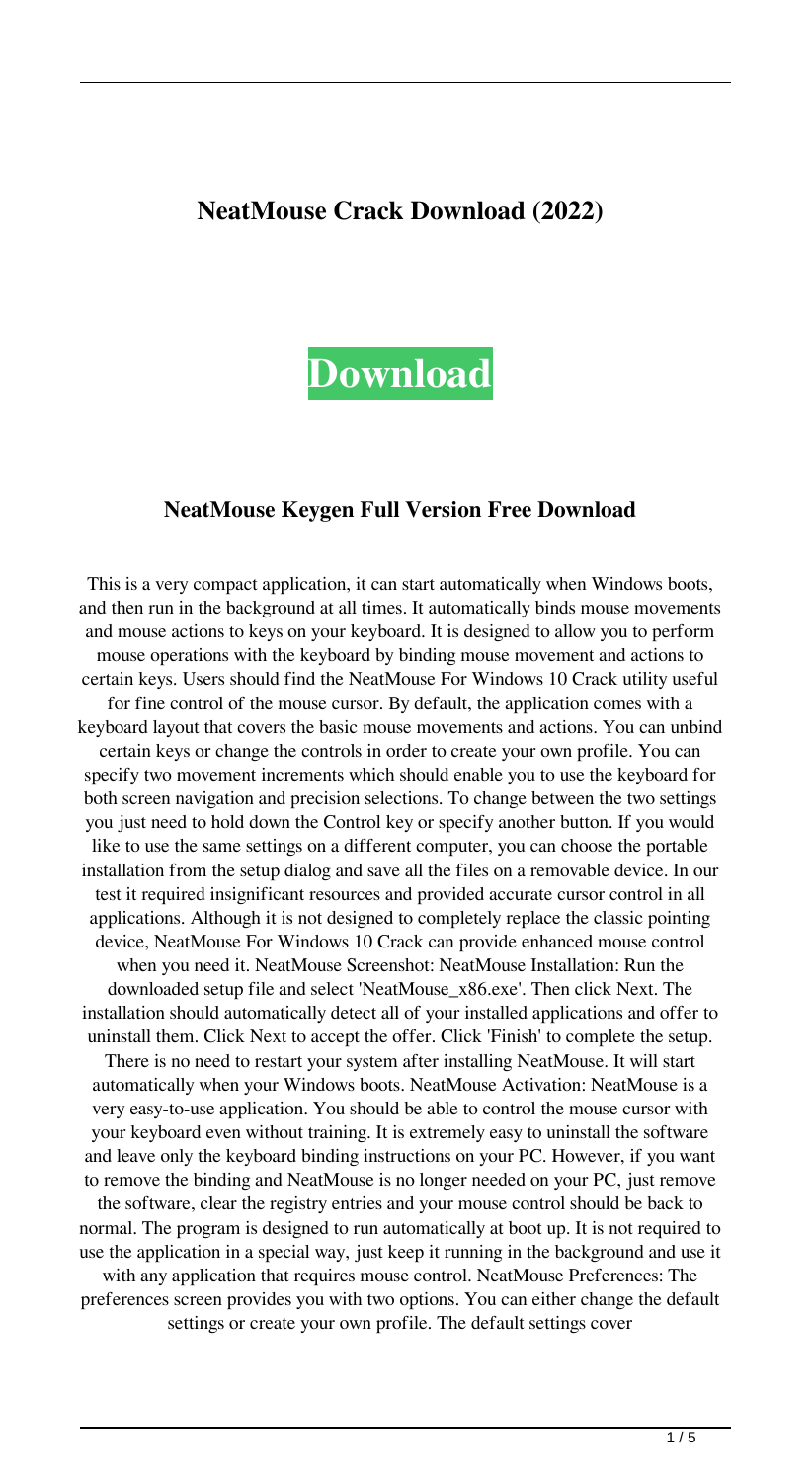### **NeatMouse Crack + Free License Key Free [Latest 2022]**

1. Basic Mouse Control. It is a main mouse control layout. 2. Selection Dialog. It allows you to change the selection size with the keyboard. 3. Mouse Control. It is a main keyboard control layout. 4. Keyboard Layout Editor. It allows you to customize the keyboard controls to your requirements. 5. Portable Setup. It is a portable version of the program which you can save on any removable device. 6. User Settings. You can choose your own control layout. Keyboard Shortcuts: Hold Control key to move between mouse control layout. Hold Num lock key to switch between mouse control layout and selection dialog. HOLD Num pad keys to change the mouse control. Hold Key 1 to move between mouse control and keyboard control layout. Hold Key 2 to move between mouse control and keyboard control layout. Hold Key 3 to move between mouse control and keyboard control layout. Hold Key 4 to move between mouse control and keyboard control layout. Hold Key 5 to move between mouse control and keyboard control layout. Hold Key 6 to move between mouse control and keyboard control layout. Hold Key 7 to move between mouse control and keyboard control layout. Hold Key 8 to move between mouse control and keyboard control layout. Hold Key 9 to move between mouse control and keyboard control layout. Hold Key 0 to move between mouse control and keyboard control layout. Hold Key 1 to move between mouse control and keyboard control layout. Hold Key 2 to move between mouse control and keyboard control layout. Hold Key 3 to move between mouse control and keyboard control layout. Hold Key 4 to move between mouse control and keyboard control layout. Hold Key 5 to move between mouse control and keyboard control layout. Hold Key 6 to move between mouse control and keyboard control layout. Hold Key 7 to move between mouse control and keyboard control layout. Hold Key 8 to move between mouse control and keyboard control layout. Hold Key 9 to move between mouse control and keyboard control layout. Hold Key 0 to move between mouse control and keyboard control layout. Hold Key 1 to move between mouse control and keyboard control layout. Hold Key 2 to move between mouse control and keyboard control layout. Hold Key 3 to move between mouse control and keyboard control layout. Hold Key 4 to move between mouse control and keyboard control layout. Hold Key 5 to move between mouse control and keyboard control layout. Hold Key 6 to move between mouse control and keyboard control layout. 77a5ca646e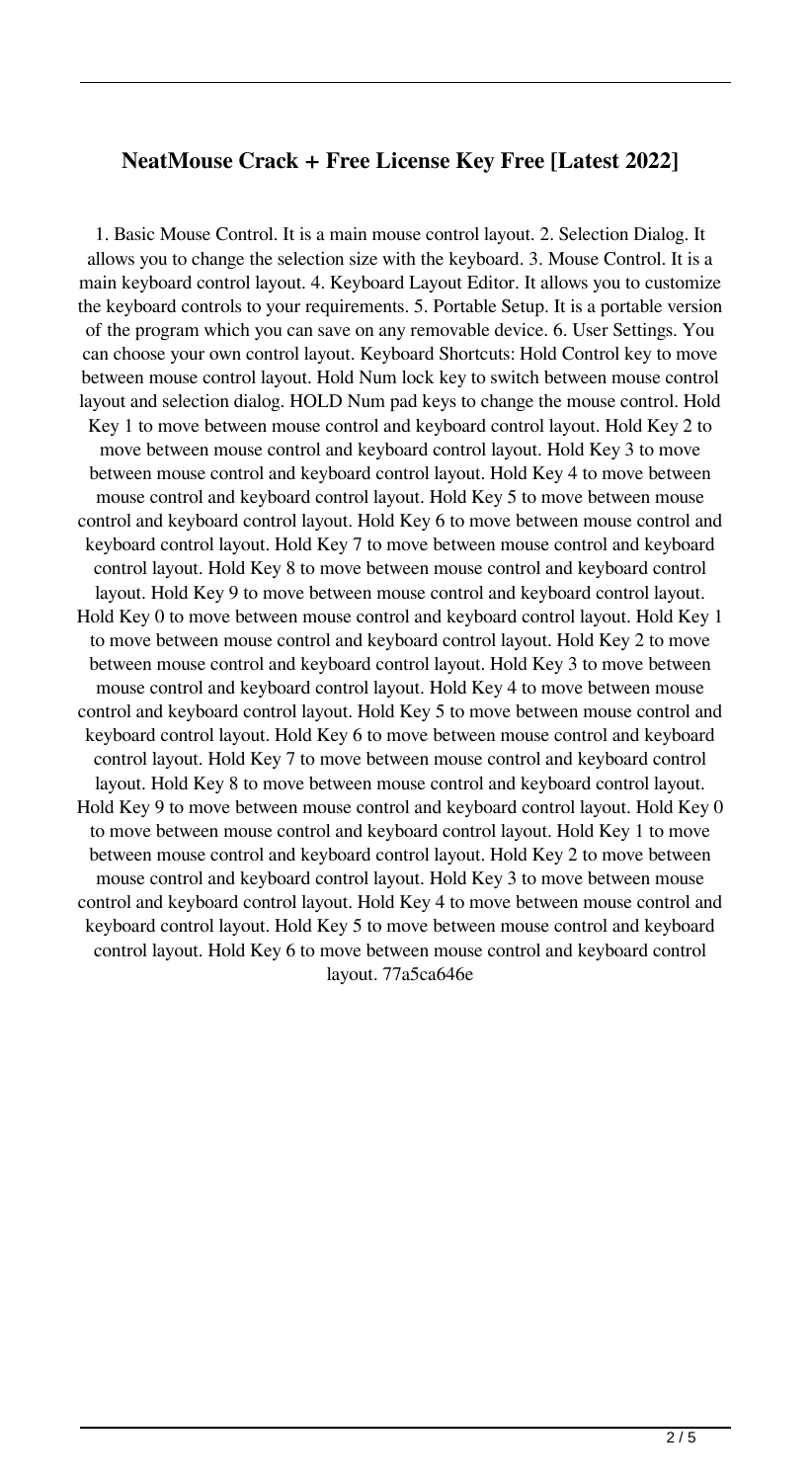## **NeatMouse Registration Code Download [Latest-2022]**

A tool for changing mouse control to keyboard shortcuts. Features: Keyboard-only interface. Supported profiles can be edited and saved. Numpad key for mouse movement and selection. Mouse Movement Increment for the fine control of the mouse. Control key to change between mouse movement and selection settings. Multiple keyboard profiles available. Portable installation. Supported keyboard layout: Unicode keyboard and standard ISO layout. Saved profiles can be loaded onto any system. Automatic download of keyboard layout file. NetMeeting is a free Windows application that allows remote users to access your computer over a standard Internet connection. You can share a desktop of your computer, play games with the remote user or use your webcam to chat. NetMeeting is similar to remote desktop services, such as VNC and Microsoft Remote Desktop, but it does not require the remote computer to be dedicated to the task. As long as a suitable port is open and a suitable Internet connection is available, you can enjoy free NetMeeting services. NetMeeting supports Windows XP and Windows Vista. Numerous mobile devices like smartphones and tablets have proven to be a boon for almost every human being. With the rapid advancement of technology and reduction in size, these devices have gained immense popularity in recent years. With an increase in the usage of these devices the demand for internet connection has increased and it has become necessary to have multiple internet connections to enjoy all the facilities and features of the internet. With the help of Wi-Fi hotspots, it is possible to connect to internet with ease. Also, it is possible to make mobile phone calls, transfer files and control the internet connection via a computer or laptop. These days, it is easy to access the internet using Wi-Fi hotspots that are available in most public places such as coffee shops, hotels, malls and airports. These hotspots are easily available and the user is not required to register for any internet services. However, it is necessary to purchase a Wi-Fi router in order to establish a network connection with the help of these hotspots. Connecting to the internet using Wi-Fi routers is relatively easy. In order to access the Wi-Fi router from a mobile device, you need to use a Wi-Fi connecting tool. These tools can be divided into two categories. One is a mobile device with a built-in Wi-Fi antenna and the other is a smartphone app. With the help of the Wi-Fi

### **What's New in the?**

NeatMouse is an application for Windows that emulates the most common keyboard shortcuts of the mouse without needing to use the mouse. The application provides a huge number of keyboard shortcuts (almost 70) which cover the entire range of mouse actions and cursor positions, and include both basic and advanced movement and cursor control settings. All the settings are specified in the application's options dialog, which allows you to create different profiles and use them on different computers. NeatMouse relies on the mouse to perform the basic cursor actions, and only exposes the most common mouse movements and actions to keyboard shortcuts. The application provides the most commonly used actions which include: \* moving the mouse: move up, down, left and right \* selecting the current mouse position: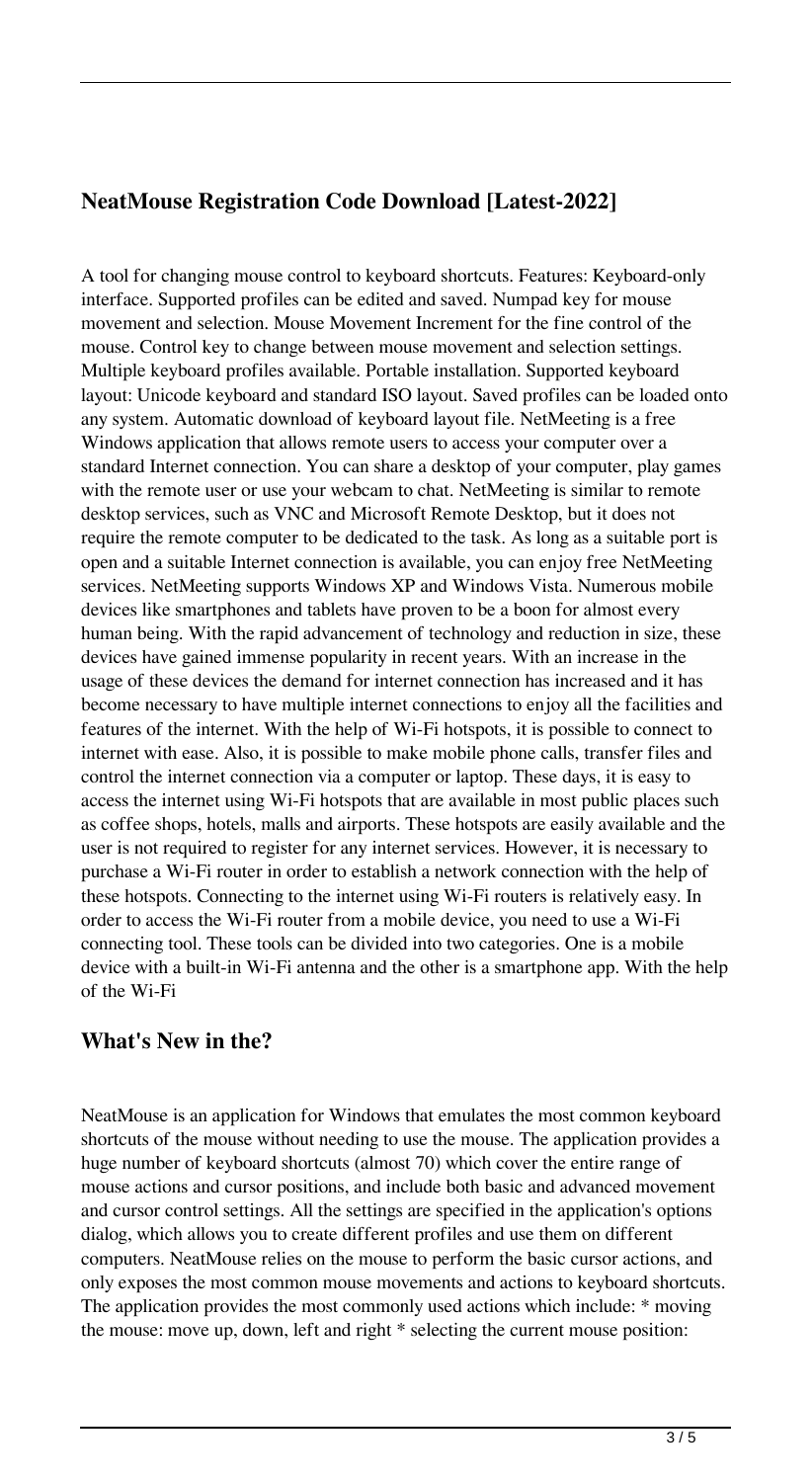select/click, drag, or both \* selecting/clicking the current mouse position: left-click, right-click, middle-click, and double click \* moving the mouse up, down, left, and right: page up, page down, home, end \* holding the Control key while clicking: lock, unlock  $*$  pressing the Z key when clicking or holding down on a location: grab  $*$ pressing the Shift key when holding down on a location: grab and snap \* pressing the X key while holding down on a location: ungrab, ungrab and snap  $*$  pressing the 0 key while holding down on a location: ungrab and snap \* pressing the / key while holding down on a location: move up or down to specified increment \* pressing the \* key while holding down on a location: move up or down to specified increment \* pressing the - key while holding down on a location: move left or right to specified increment \* pressing the right arrow key while holding down on a location: move left to specified increment and select the leftmost or rightmost location \* pressing the left arrow key while holding down on a location: move right to specified increment and select the leftmost or rightmost location \* selecting the current mouse position: select/click, drag, or both \* dragging the current mouse position: left-click, rightclick, middle-click, double click, scroll \* releasing the mouse button: release \* drag and drop: drag a location to another location \* drag and drop: drag a location to another location and hold down the left mouse button to paste \* saving the current mouse position: save the current mouse position and exit \* resizing the current mouse position: stretch the current mouse position in both horizontal and vertical directions \* resizing the current mouse position: stretch the current mouse position in both horizontal and vertical directions \* resizing the current mouse position: stretch the current mouse position in both horizontal and vertical directions \* resizing the current mouse position: stretch the current mouse position in both horizontal and vertical directions \* resizing the current mouse position: stretch the current mouse position in both